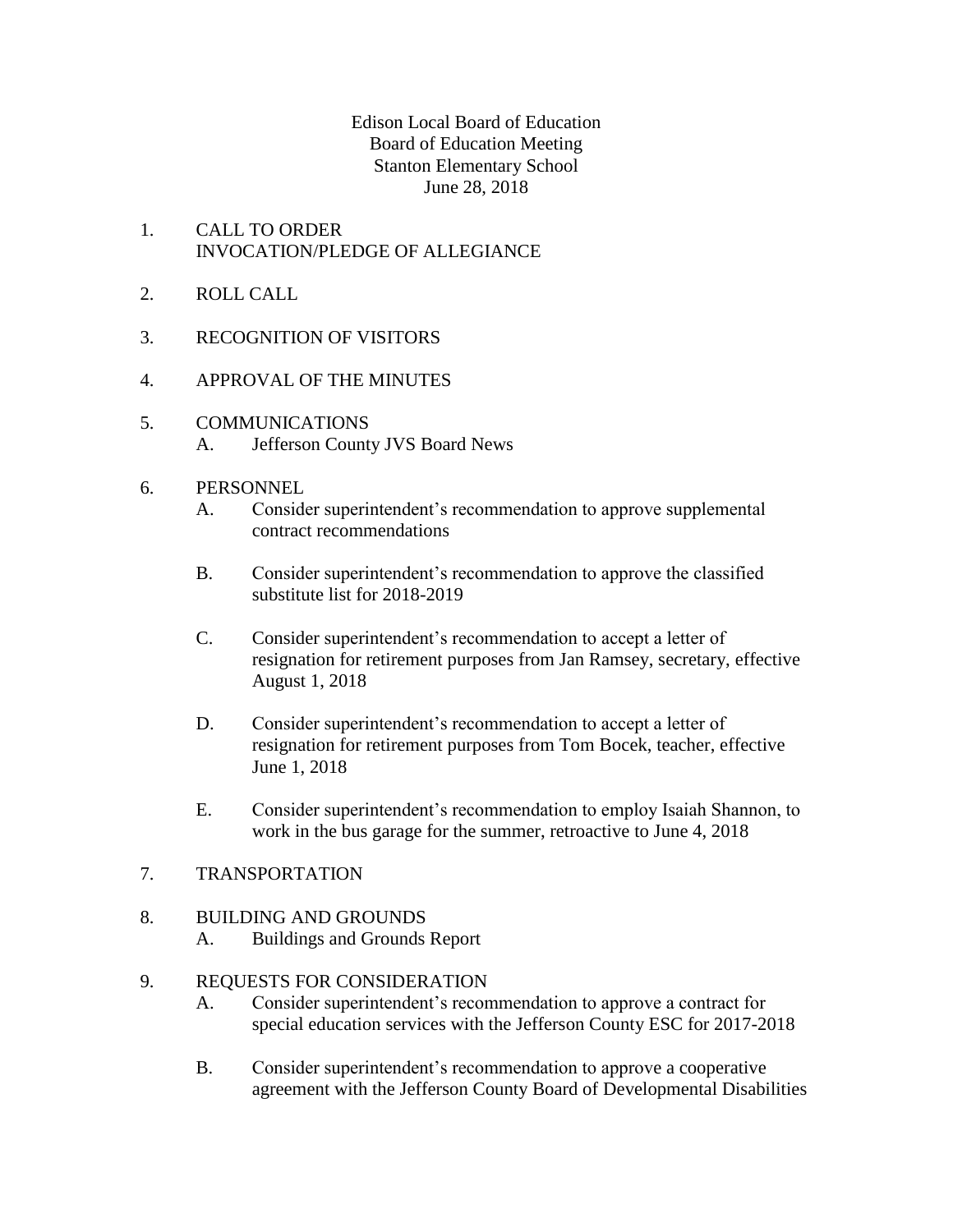- C. Consider superintendent's recommendation to approve a transition agreement with the HARCATUS Head Start
- D. Consider superintendent's recommendation to approve an Interagency Agreement with HARCATUS Head Start
- E. Consider superintendent's recommendation to approve a 2.5% increase for the administrative secretaries
- F. Consider superintendent's recommendation to approve an increase in lunch prices
- G. Consider superintendent's recommendation to approve an overnight field trip for the EHS band to go to band camp from July 15 to July 20, 2018, at West Liberty University
- H. Consider superintendent's recommendation to modify the assistant technology coordinator salary from an hourly rate to a percentage of daily rate
- I. Consider superintendent's recommendation to approve a change to the student handbook

### 10. TREASURER

- A. Financial Reports
	- Financial Summary \$11,534,504.85 May Expenditures \$ 1,707,291.12 Spending Plan
- B. Approval of FY18 Final Appropriations
- C. Approval of FY19 Appropriations
- D. Resolution of Necessity of renewal of operating levy
- E. Acceptance of donation
	- Hunger Food Alliance\$500 Summer Food Program
- F. Approval of Return of Advance Return Cafeteria Advance (006) to General Fund (001) \$75,000
- G. Approval of the Family Talk and Share Library Grant (019-9718) \$7,000

### 11. ADMINISTRATIVE ASSISTANT

- A. Kim Wadas
- B. Fatima Smuck

# 12. SUPERINTENDENT

- A. Bus discipline for 2017-2018
- 13. OTHER MATTERS